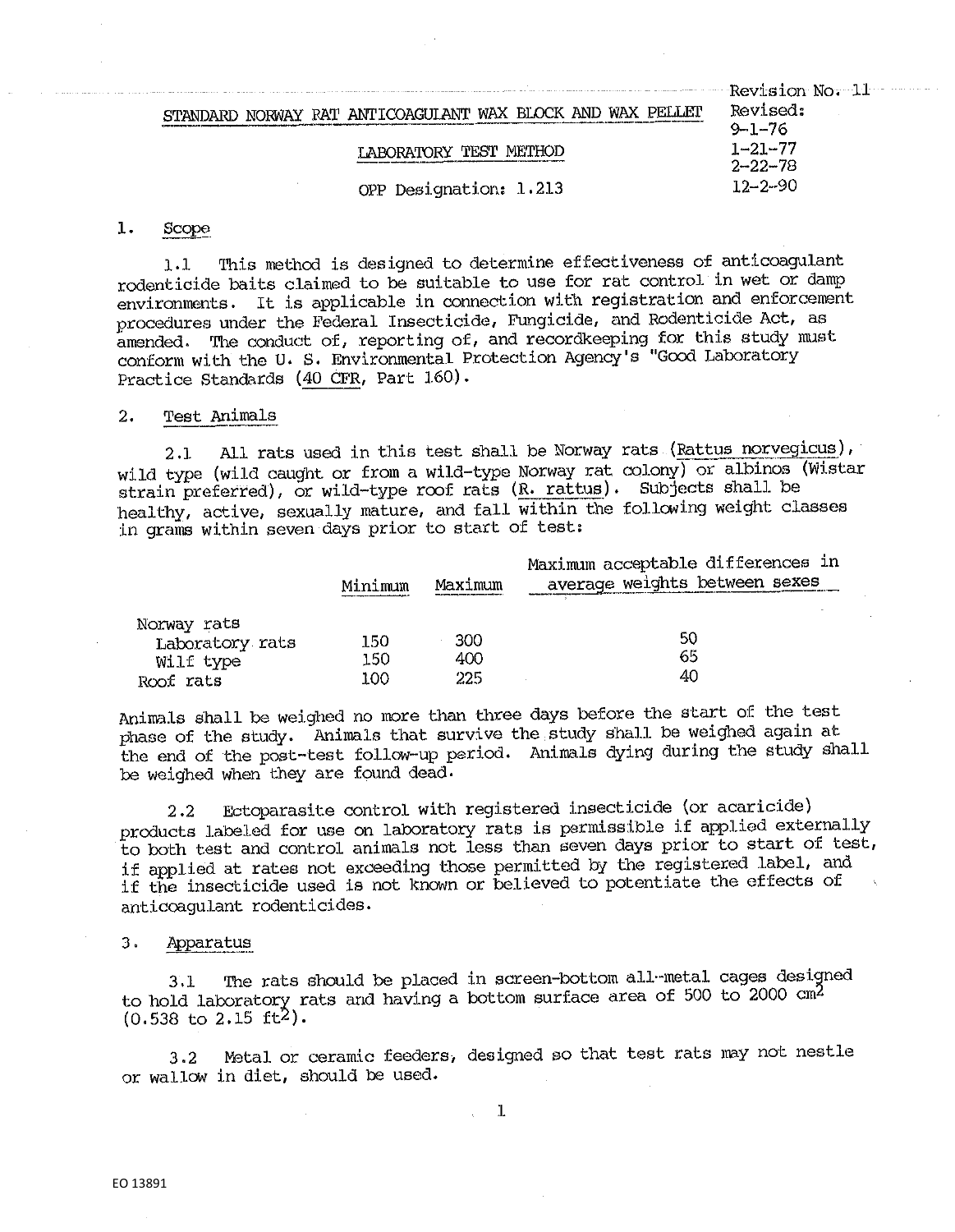#### OPPl,213

## 4. Pretest Holding Conditions

4,1 All rats used in tests run according to this method must be held, sexes separate, for observation in the laboratory for a period of at least one and not more than four weeks prior to testing. During the last seven days of this period, animals must be held under laboratory conditions (i.e., temperature, humidity, lighting, etc.) comparable to those of the animal testing room if not actually in the testing room, The test animals must not be fasted prior to testing. Water and a commercial rat diet must be available to them at all times, Do not use the standard EPA rat and mouse challenge diet for pretest feeding.

# 5. Holding and Test Conditions

| 5.1 | Temperature       | 20 to 25° C. Strong air currents from<br>heaters or air conditioners shall not<br>blow directly onto test animals.                                                                                        |
|-----|-------------------|-----------------------------------------------------------------------------------------------------------------------------------------------------------------------------------------------------------|
|     | Relative humidity | $50$ to $55\%$ .                                                                                                                                                                                          |
|     | Light             | 12 h artificial light per day, not to<br>exceed 2153 1x (200 ft candles) at<br>cage location. Total reversing of the<br>natural photoperiods of the test animals<br>by timed lighting is not recommended. |

5,2 The standard EPA rat and mouse challenge diet shall be composed of,

Cornmeal (whole yellow ground corn) 65% by weight Rolled oat groats {ground) 25% by weight Sugar (10X powdered or confectioners, 95% + purity) 5% by weight Corn oil  $(95\% +$  purity) 5% by weight

Combine dry ingredients together, add oil, and thoroughly mix. Be certain that mixing utensils are clean of contamination before preparing diet,

5,2,1 'l'he whole (not degerminated) yellow ground corn shall be from the most recently available crop and be reasonably fresh ground, Seventy-five percent (+ 5%) shall pass through a No, 10 screen (10 meshes to the inch or  $2.54$  cm) and  $50\%$  (+  $10\%$ ) be retained by a No. 20 screen (20 meshes to the inch). The remainder may be either larger or smaller than the screens mentioned.

5.2.2 The oats shall be steam rolled oat groats (oat seed with the hulls removed) ooarsely ground after the rolling process, Seventy-five percent  $(+ 58)$  of the ground oats shall pass through a No. 5 screen (5 meshes to the inch).<br>inch) and 508 (+ 108) be retained by a No. 20 screen (20 meshes to the inch). The remainder may be either larger or smaller than the screens mentioned.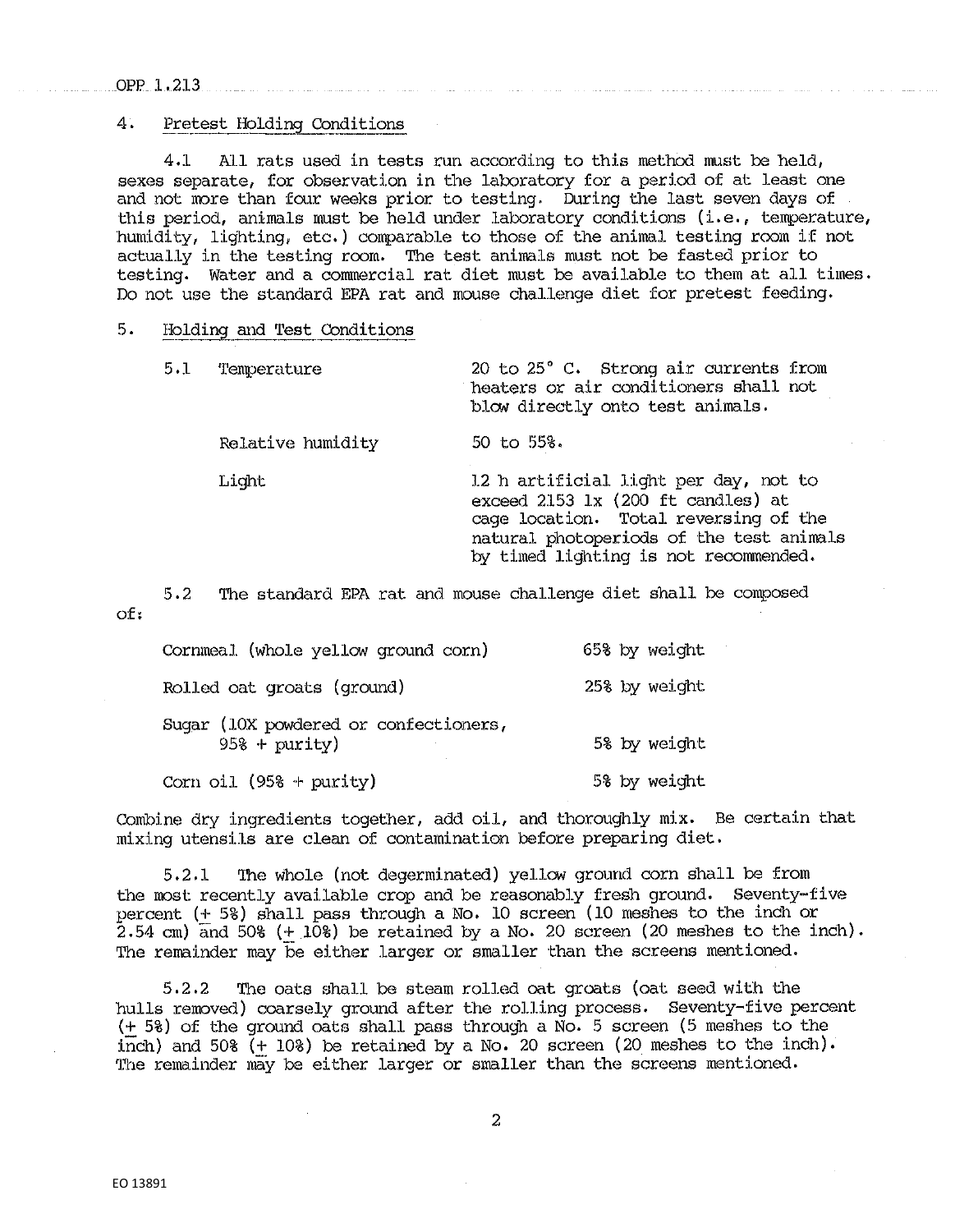5.2.3 The corn oil shall be of the type available as cooking oil, undiluted with other oils, and shall not be rancid,

5.2.4 The standard EPA rat and mouse challenge diet may be stored under refrigeration if it is to be used within three days of preparation. If it is to be held for longer periods the diet shall be packaged in plastic containers  $[2.2$  to 4.5 kg (5 to 10 lb) per container], tightly closed or sealed, and maintained at -19 C or below until it is to be used. It shall be at room temperature when offered to test or control animals, Challenge diets shall not be prepared and stored for longer than six months,

# 6. Procedure

6.1 A test group consists of a minimum of 20 rats (10 males, 10 females), individually caged. Include one untreated control test group of 20 rats (10 males, 10 females), individually caged, in each test, If a series of tests are being conducted at the same time on the same species, only one untreated control test group need be included, Acclimate all animals to test conditions for three days prior to exposure to toxicant, immediately following pretest period  $(4.1)$ .

6,2 Water must be available to each animal at all times. Glass water bottles equipped with ball-type watering tubes are recommended, Gravity fed automatic or open-cup type waterers are not recommended.

6,3 The rodenticide and the standard EPA rodent challenge diet are each offered to test rats in separate containers (3,2) on opposite sides of the front of the cage. At least 40 grams of bait and 40 grams of challenge diet must be available to each test group subject per day. The control group must be offered only the EPA rat and mouse challenge diet, At least 40 grams of this material should be available in each food container per day. The gross weight of each container and its contained food must be determined daily and either (1) returned to starting weight by addition of the given food or (2) left at the gross weight as long as there is adequate food remaining in excess of the daily food requirement. If food becomes fouled by urine or feces, replace food in each container. Record each day the quantity of each food consumed by each rat during the preceding 24 h. Weighing accuracy must be at least to the nearest 0. 5 gram. Spilled food must be recovered and weighed to establish exact food consurnption data, Where the food spillage is damp it must be dried to approximately its original moisture content before weighing.

6,4 Reverse the position of the bait and standard EPA rat and mouse challenge diet containers in the cages every 24 h to offset possible feeding position preferences of test subjects. Test subjects must have a free choice between treated and untreated food,

6,5 Animals on test should not be subjected to undue or unnecessary stress from noise or human activities (i.e., movement). Human activity within the animal test room shall be minimal,

## 7. Test Period

7 ,1 Maintain test period for 15 days. If a 100% mortality of rats exposed to bait occurs prior to 15 days, monitoring of control-group animals must continue for the scheduled 15-day test period plus the full follow-up period,